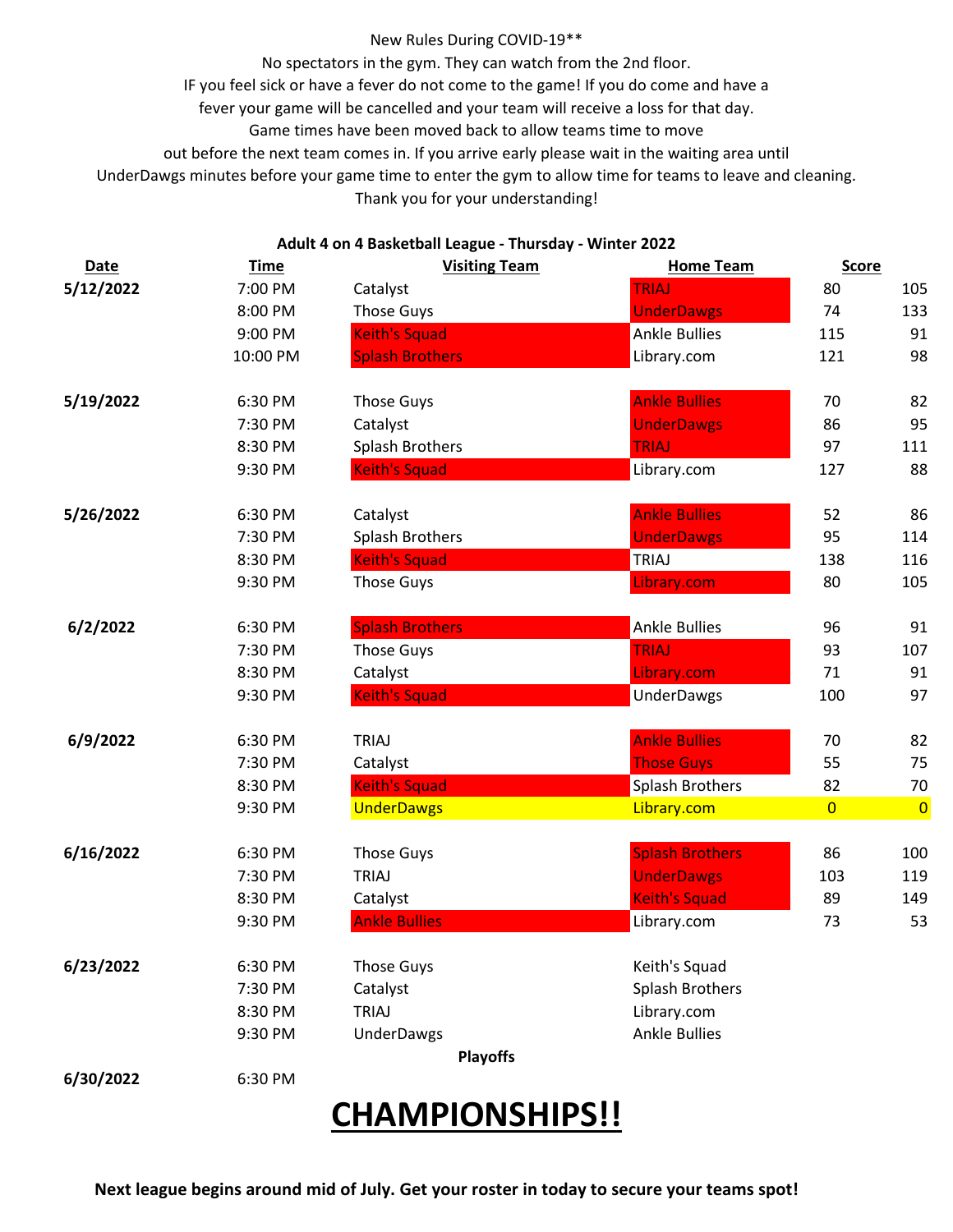| Team                 | Win            | Loss           | Point Differential | winning %      |
|----------------------|----------------|----------------|--------------------|----------------|
| Keith's Squad        | 6              | 0              | 160                | 100%           |
| Underdawgs           | 4              | $\overline{2}$ | 100                | 67%            |
| <b>Ankle Bullies</b> | 4              | $\overline{2}$ | 97                 | 67%            |
| <b>TRIAJ</b>         | 3              | 3              | 3                  | 50%            |
| Splash Brothers      | 3              | 3              | $-3$               | 50%            |
| Library.com          | $\overline{2}$ | 4              | $-37$              | 33%            |
| <b>Those Guys</b>    | 1              | 5              | $-104$             | 17%            |
| Catalyst             | $\mathbf 0$    | 6              | $-168$             | 0%             |
| Team                 | PPG.           | Opponent PPG.  | Avg. Margin        | O Rank         |
| Keith's Squad        | 118.50         | 91.83          | 26.67              | $\mathbf{1}$   |
| TRIAJ                | 102.00         | 101.50         | 0.50               | 2              |
| Splash Brothers      | 96.83          | 96.67          | 0.17               | 3              |
| Underdawgs           | 93.00          | 91.60          | 1.40               | 4              |
| <b>Ankle Bullies</b> | 84.17          | 76.33          | 7.83               | 5              |
| <b>Those Guys</b>    | 79.67          | 97.00          | $-17.33$           | 6              |
| Catalyst             | 72.40          | 102.00         | $-29.60$           | 7              |
| Library.com          | 71.50          | 83.40          | $-11.90$           | 8              |
| Team                 |                | Opponent PPG.  |                    | D Rank         |
| <b>Ankle Bullies</b> |                | 76.33          |                    | $\mathbf{1}$   |
| Library.com          |                | 83.40          |                    | $\overline{2}$ |
| Underdawgs           |                | 91.60          |                    | 3              |
| Keith's Squad        |                | 91.83          |                    | 4              |
| Splash Brothers      |                | 96.67          |                    | 5              |
| <b>Those Guys</b>    |                | 97.00          |                    | 6              |
| <b>TRIAJ</b>         |                | 101.50         |                    | 7              |
| Catalyst             |                | 102.00         |                    | 8              |
|                      |                |                |                    |                |

## Winner

Overtime

### Points scored in Playoffs

| Name        | Team                   | Points | Rank in playoffs |
|-------------|------------------------|--------|------------------|
| Justin      | <b>Keith's Squad</b>   | 228    |                  |
| Dan         | <b>Keith's Squad</b>   | 207    | 2                |
| Pat         | Underdawgs             | 180    | 3                |
| London      | <b>Ankle Bullies</b>   | 178    | 4                |
| Courtland   | <b>Splash Brothers</b> | 162    | 5                |
| Andrew      | <b>TRIAJ</b>           | 162    | 6                |
| Andrew G    | <b>Those Guys</b>      | 152    | 7                |
| Donavan     | <b>Those Guys</b>      | 139    | 8                |
| <b>Bob</b>  | Keith's Squad          | 131    | 9                |
| Keith       | <b>Keith's Squad</b>   | 125    | 10               |
| Josh        | <b>TRIAJ</b>           | 121    | 11               |
| John        | Underdawgs             | 121    | 12               |
| Damien      | <b>Ankle Bullies</b>   | 114    | 13               |
| Brendan     | Catalyst               | 114    | 14               |
| Isaiah      | <b>TRIAJ</b>           | 109    | 15               |
| Quinten*    | Library.com            | 102    | 16               |
| <b>Nate</b> | <b>Splash Brothers</b> | 97     | 17               |